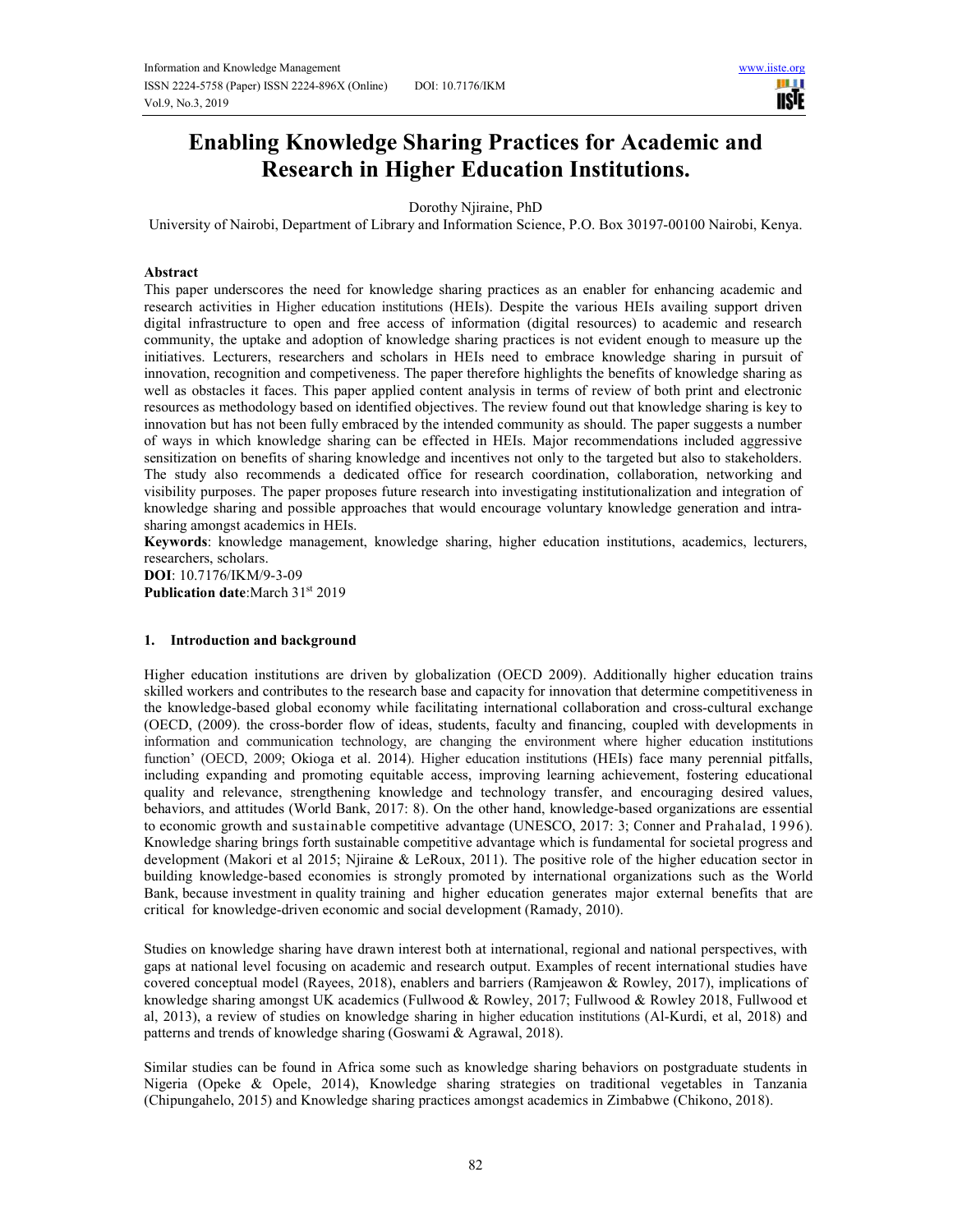Examples of Kenyan studies on knowledge sharing such as from indigenous knowledge perspective whereby it is easily shared with appropriate platforms (Njiraine et al, 2012, Chepchirchir et al, 2015, Kwanya, 2015), informal sector, commonly referred to as juakali on its competitiveness and sustainability (Wangare, 2015), as a support for effective service delivery in government (Ondari-Okemwa & Gretchen 2009) and for competitive advantage in hospitality industry (Kiseli, J. (2016).

It is therefore important to enhance scientific knowledge creation and sharing processes in academia for significant transformation. Higher education institutions have been passive in exploiting their knowledge assets (Donate and Canales, 2012). Whereas there a strong body of research into knowledge management and knowledge sharing in both private and public sectors (Brown & Brudney, 2003; Sandhu et al., 2011), research into knowledge management in universities is limited. Back in 2000, Rowley posed the question '*is higher education ready for knowledge management?*' in other words since knowledge sharing is a crucial component of knowledge management, wouldn't it then be justified to question *"is higher education ready for knowledge sharing?"* 

# **2. Statement of the problem**

As lecturers teach, research, consult, and publish so are the exponential benefits to universities in terms of development of quality education and also improvement on the performance of university at large (Ali et al, 2014). Despite the various universities availing support driven digital infrastructure to open and free access of information (digital resources) to academic and research community, the uptake and adoption of knowledge sharing practices is not evident to measure up the initiatives. As Makori (2015: 19) argues the resistance to embrace utilization of digital information is a norm rather than an exception. This resistance needs to be addressed from individual, group and institutional perspectives to bear positive change. Other factors contributing to inadequate application of knowledge sharing practices by academics is the expanding student enrolment as well as new academic programmes in terms of developing appropriate strategies and innovations to meet the increasing students' information needs and other academic requirements (Nyaigotti-Chacha, 2004; Munene, 1997). Besides, universities need to recognize knowledge as a vital resource in management activities, for spurring growth and innovation (Njiraine & LeRoux, 2011: 817; Rowley 2000: 329). It is also understood that knowledge management (knowledge sharing being a key component) is primarily about accessing appropriate knowledge and knowledge resources to appropriate people at appropriate time and in appropriate format. With this understanding, it only makes sense that knowledge sharing as a practice is perhaps the single most important aspect and the vast majority of knowledge management initiatives depend upon (Frost, 2014), yet inadequately applied. We argue that knowledge sharing spurs innovation, competitiveness, economic growth and key to global positioning of Higher education institutions through partnerships, networking, visibility and stakeholders' engagement.

# **3. Methodology**

Review of related literature conducted in form of content analysis. It included both electronic and print resources subscribed by the University of Nairobi. The subscribed resources are discipline-specific while others multidisciplinary. The review was based on the following key words: knowledge sharing; information sharing; knowledge sharing practices; information sharing practices; resources sharing and resources sharing practices. A systemic literature review was approached methodically by identifying relevant key word as afore-indicated (Ali and Miller, 2017; Williams et al., 2015). Analysis included a brief write-up based on conceptualization of knowledge sharing practices as an enabler for academic and research output. This is the first phase of the study, which lays the foundation for phase two, to be carried out by use of questionnaires, interviews and focus group at a later stage in the year.

# **4. Knowledge sharing conceptualization**

Whereas knowledge sharing is understood from diverse perspectives, Dixon (2000) argued it is all about common knowledge, with two meanings, to give away a part (an act of generosity) and also to have in common (shared belif system). He further contends that common knowledge leads to action which has both tacit and explicit components. This proves that knowledge sharing as a concept is complext and depends on the time, place and who to share.

On a similar note, Ho, (2009), contends that definitions of knowledge sharing exist according to perspectives, needs, situations, and circumstances, proving lack of a univesally accepted definition. Additionally knowledge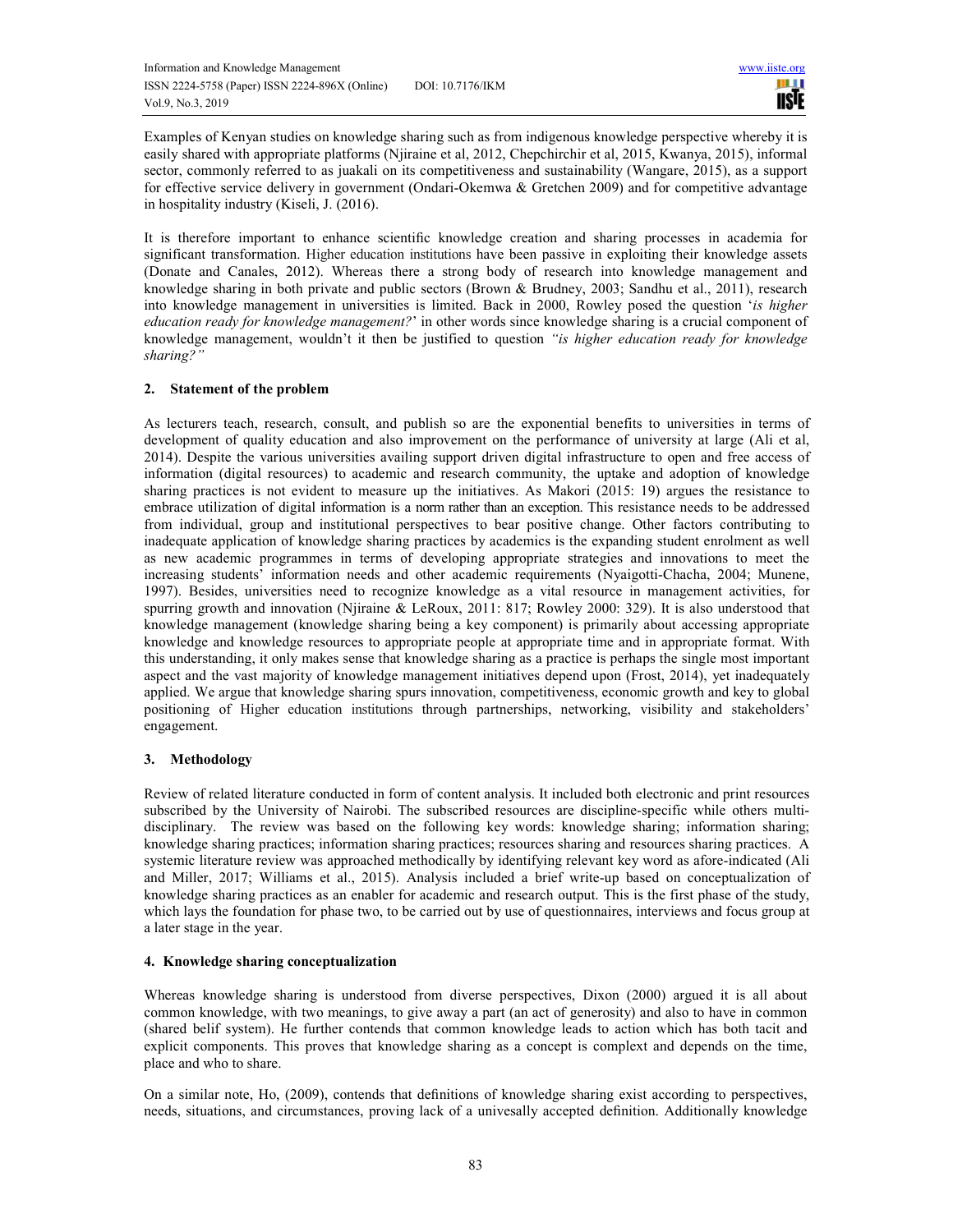sharing entails many elements, which include but not limited to: what kind of knowledge is shared; nature of sharing and the level of sharing, whether at individual, team, or organizational levels. In the work of Kuo, (2013), knowledge sharing is defined as "individuals sharing organizationally relevant information, suggestions, and expertise with one another", in addition other factors influencing effective knowledge sharing, which include relationship between knowledge source and knowledge recipients, forms and locations of knowledge, knowledge recipients' learning predisposition, knowledge sources' ability to share, and the environment in which knowledge sharing occurs.

Effective knowledge sharing brings about the transfer aspect, whereby appropriate transfer rate depends highly on the recipient. The recipient in this case being fellow lectures or the students should have enough absorptive capacity (Cohen and Levinthal, 1990). The understanding here is that for an individual or team to absorb the new knowledge, they must have already had previous related knowledge, setting familiarity, which in turns makes it easier for the individual/team have the basic skills such as ability to work together, shared language and technical language. This It is important to understand that different methods need to be used to enable different types of knowledge to be shared which is dependent on the context, the objectives of sharing knowledge and the type of complexity in the setting (Jonas, 2003).

Knowledge-sharing behaviors are influenced by different approaches and can happen under different situations. According to Alavi and Leidner (2014), there are four major approaches for individuals to share their knowledge in organizations: first, contribution of knowledge to organizational databases, such as institutional repositories; second, sharing knowledge in formal interactions within or across teams or work units; third, sharing knowledge in informal interactions among individuals; and fourth, sharing knowledge within communities of practice, which are voluntary forums of employees around a topic of interest.

Knowledge sharing can be done through partnerships outside organizations. It can generate positive externalities and enable organizations to capture spillover from partners (Jones et al., 2011). Moreover, knowledge of the cost structure and production options shared by partners helps organizations realize the constraints and therefore make the appropriate adjustments in their preferences for transfer projects (Jain, 2014).

External knowledge sharing across organizations is the strongest contributor to performance. Therefore, organizations must identify knowledge frontiers across which knowledge sharing is to take place. Knowledge can increase effectiveness only when it is shared with and transferred to others. Therefore, the ability and willingness of knowledge senders to share knowledge are crucial to knowledge effectiveness for knowledge recipients. Knowledge sharing across organizations is a starting point and a necessary element for mutual learning. After the sharing process, the collection of shared knowledge is acquired by knowledge recipients. Thereafter, it is utilized for their learning orientation. (Jones et al., 2011) state that learning orientation facilitates the generation of resources and skills essential for improving firm performance.

Knowledge sharing has numerous benefits (not limited) to any organization, see Onyancha, (2016); Miloff & Vogelstein (2013) and OECD (2009) such as:

- Transparency in research for greater re-use of data.
- Effective information security practices.
- Increased cross-border collaboration in research (international co-authored articles have been on an increasing trend over the past two decades).
- Increased international funding for university research.
- Increased global competition and recognition through webometrics ranking.
- Enhancement of effectiveness and efficiency by spreading good ideas and practices.
- Cost effectiveness, knowledge is developed and then re-used by many people.
- Time savings, professionals learn from their mistakes and those of others.
- Emotional relief and decreased tension are experienced when problems are shared.
- Bonds and connections between professionals are strengthened; solving problems brings people together.
- More sophisticated ideas, insights and information sources are applied to problems resulting in better solutions.
- Innovation and discovery increase as does: excitement, engagement and motivation.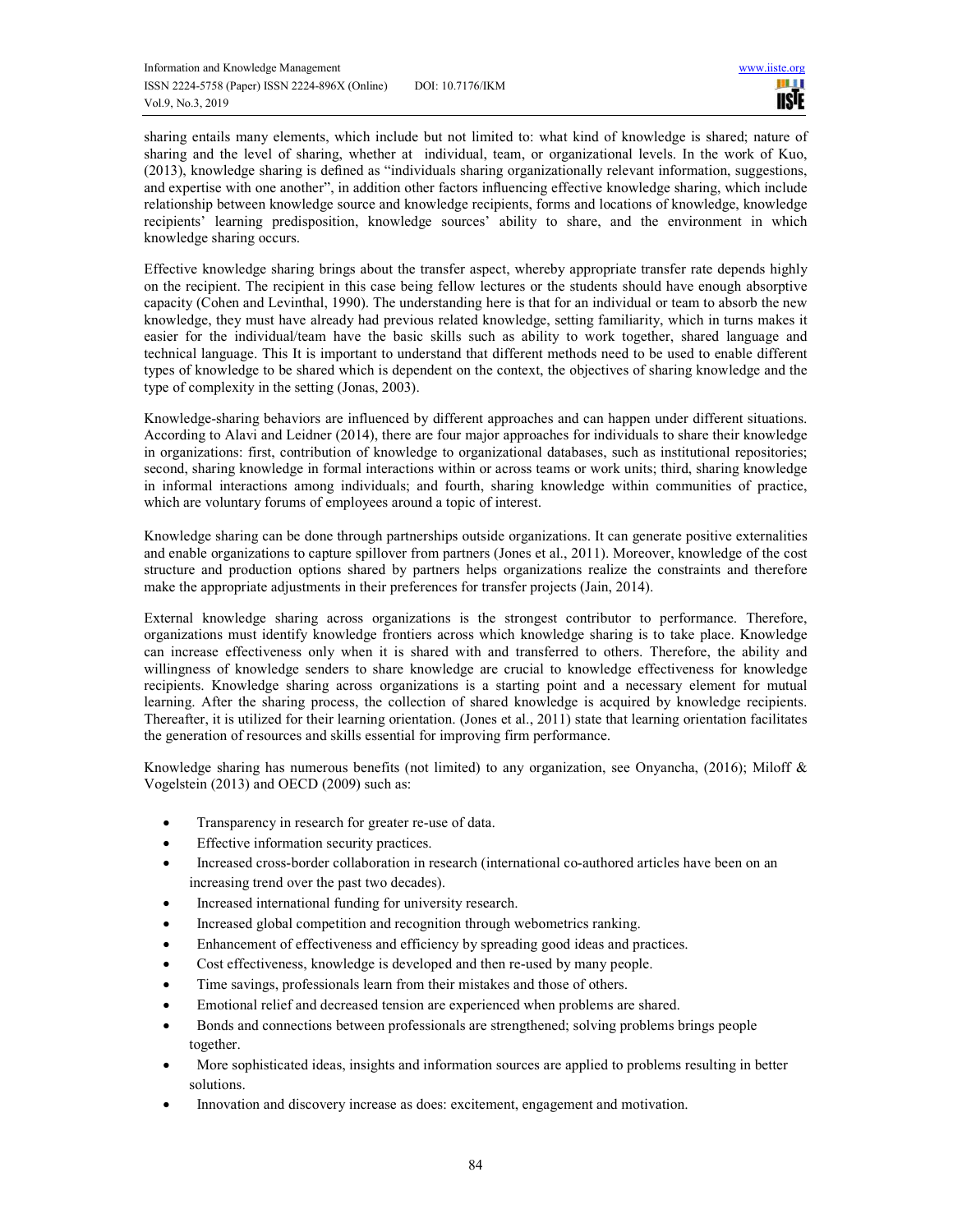- A feeling of satisfaction from sharing knowledge, much like giving charity, results from making a contribution to society.
- Respectful ways of using knowledge (with attribution and permission) benefit the person who generates the knowledge and the person who shares it.

Although sharing knowledge can be beneficial for the sharer in terms of enhanced reputation and expansion of influence, these benefits may not be persuasive enough when sharing one's knowledge is seen as costly (Casimir, et al, 2012).

# **5. Contextualizing knowledge sharing**

Understanding that learning is the process of acquiring knowledge and skill then it is imperative to say that learning, teaching and training activities are directly linked to the development of both individual and organizational knowledge (Garvin, 1993). The same applies to constituents of universities, the knowledge workers and their communities of practices whereby they should learn and learn to learn. Communities of practice are instrumental in the learning process. It is by this understanding that they must keep learning together in order to attain the development of individual and organizational competitiveness. To encourage learning in action, Knowledge Management (KM) effectively supports problem-based learning and learning by doing. For knowledge workers in the universities, KM provides them a learning environment supporting their academic research tasks. Hence, in this way, they are able to share with others their research experiences and findings, knowledge sharing platforms and practices appropriate model for spearheading the practice for the benefit of the university.

Knowledge sharing is argued as a key activity of any effective knowledge management in any organization (Amayah, 2013; Gururajan & Fink, 2010; Olatokun and Nwafor, 2012). In order for knowledge to be utilized once it is created, thereby providing value to the organization, it must be shared with colleagues, teammates, and co-workers. Paulin and Suneson (2012) identify the following factors that influence knowledge sharing as; the nature of knowledge; the motivation to share; the opportunities to share the culture and the work environment. The sharing and transferring of knowledge is very vital to knowledge management, given the fact that organizations struggle with knowledge loss resulting from employee turnover.

Knowledge sharing and transfer are important factors influencing the processes of innovation and competitiveness (Avdimiotis, 2012). For any organization, the ultimate goal of managing knowledge is to increase profit by improving the efficiency of operations, increasing the quality and quantity of innovations, and enhancing competitiveness. However, this desired benefit cannot be achieved without knowledge collected being effectively applied within the organization. Therefore, employees at all levels of organization need to make a systematic effort to utilize the knowledge available at different points of their activities, such as decision making. The organization's ability to apply its knowledge to critical business activities serves as the key link between the business goals of a knowledge management program and its actual, realized benefits. Reusing knowledge inevitably requires the active participation of knowledge workers, typically organized in work groups in an organization **(**Hislop, 2013).

Although sharing knowledge can be beneficial for the sharer in terms of enhanced reputation and expansion of influence, these benefits may not be persuasive enough when sharing one's knowledge is seen as costly (Casimir, et al, 2012).

Knowledge sharing across organizations is a starting point and a necessary element for mutual learning. After the sharing process, the collection of shared knowledge is acquired by knowledge recipients. Thereafter, it is utilized for their learning orientation. (Jones et al., 2011) postulate that learning orientation facilitates the generation of resources and skills essential for improving firm performance and also enhances co-production. They further explain that co-production is constructive participation in the creation and delivery process that requires meaningful and cooperative contributions to the process. Jain 2014; Mohr and Bitner, 1991; Jones et al., 2011) argue that co-production across organizations fosters a climate of reciprocity, in addition to organizations being involved in co-production move toward increased mutual understanding, which results in positive outcomes.

Sharma and Patterson (2013) also argue that joint decision making can increase the quality of shared knowledge and help one better understand the needs of the other. Thus, knowledge recipients should engage in this process.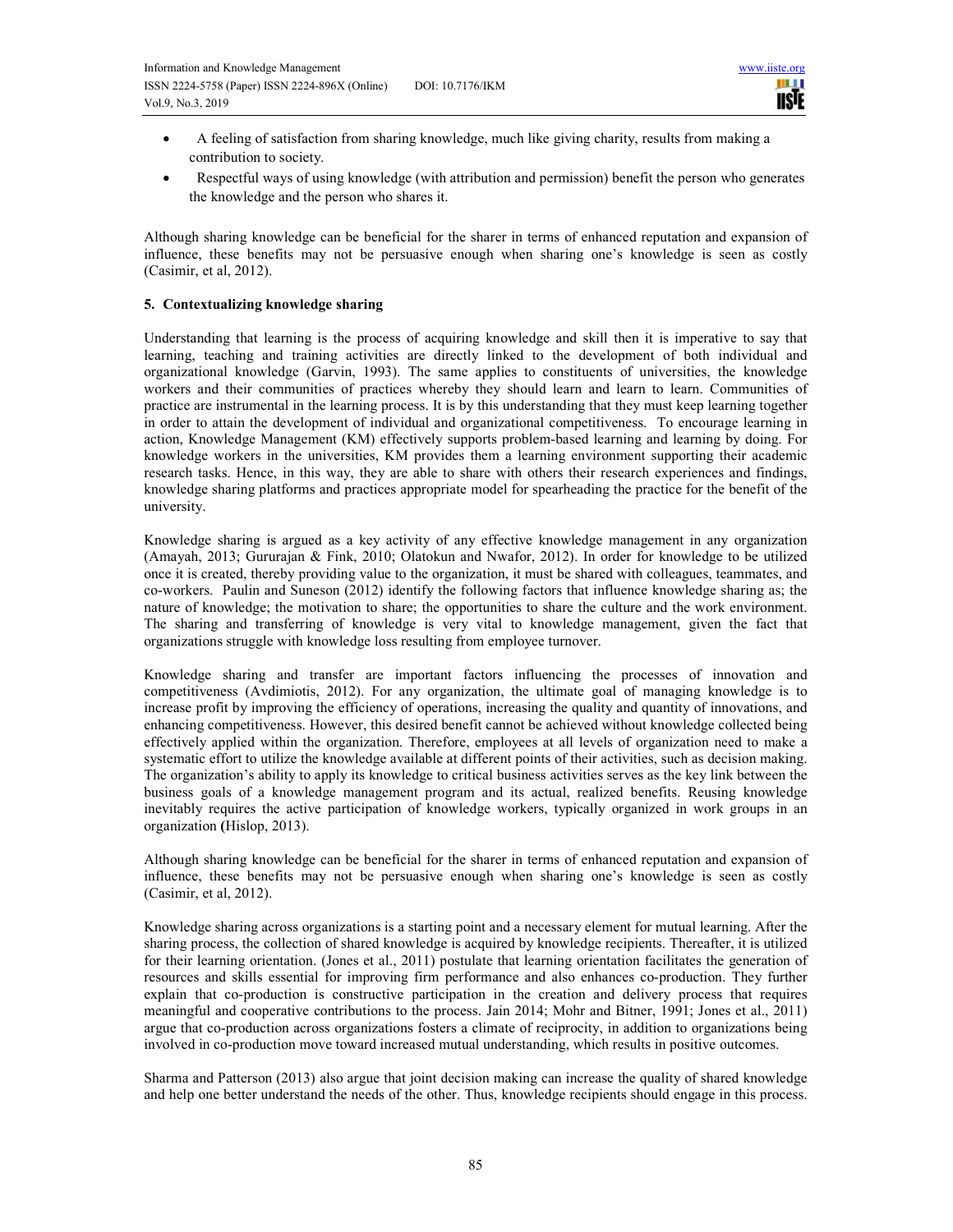In effect, they become co-producers, and such joint planning and joint problem solving offer them access to the knowledge stock of partners (Jain, 2014).

Knowledge sharing is central in establishing strong relationships (Sharma and Patterson, 2013). It enables organizations to interact more, hence enhancing mutual understanding and establishes the foundation for coordination (Jones et al., 2011) and collaboration (Jain, 2014). Similarly, knowledge sharing increases the incidence of co-production (Jones et al., 2011), which reflects a process dimension of a relational governance mechanism that involves carrying out focal activities by both parties in a cooperative or coordinated way. To sum it all, in the growing global economy managing knowledge effectively has become a source of competitive advantage. Companies are adopting integrated approaches to identify, manage, share and capitalize on the know-how, experience and intellectual capital of employees. Knowledge audit and subsequent knowledge sharing can never be ignored as frontiers in ensuring that organizations optimize and realize their mandate

# **6. Pitfalls**

efficiently and effectively.

There are several factors that affect knowledge sharing in organizations. According to Hong, et al, (2011) these include lack of time to share knowledge; concern about hazard job security; little awareness; dominance of explicit knowledge over tacit knowledge in sharing; inadequate capture, evaluation, and communication of previous mistakes that may improve individual and organizational learning influences; differences in experience levels; lack of interaction, social network; poor communications and interpersonal skills; age, gender, cultural, and educational differences and little trust to the accuracy and credibility of knowledge due to the sources.

Facilitating tacit knowledge sharing among individuals, such as the sharing of experiences, skills, know-how, or know-whom, and also retaining this knowledge in organizational memory has always been of interest to organizations (Taylor, 2006) hence the need for organizations to foster healthy organizational culture that promotes knowledge sharing. However, finding the right conditions, incentives, and mechanisms for sharing this unstructured knowledge according to Allen (2008), has long been a major issue of organisations and knowledge management research. Another major problem faced by organizations is that many employees lack the desire to share their knowledge with other members of the organization (Denning, 2006). How individuals feel about their organization and colleagues is also a critical determinant of knowledge sharing (Liebowitz, 1999; Soliman and Spooner, 2000) as is the perceived costs of sharing one's knowledge: For instance, time and effort, and loss of expert power. Taking most higher education institutions organizational structures, three components of academic affairs, students' docket and the research, are the most appropriate to foster knowledge sharing for academic and research activities.

# **7. Conclusion**

Knowledge Sharing depends on the culture and willingness of the knowledge worker to seek out and be receptive to these organization's knowledge sources. The appropriate organization culture, incentives, should be present. Facilitation of knowledge sharing can only be effective if organizations understand the needs of the users, as well as the complexities and potential problems with managing knowledge and knowledge sources. Others like Chen and Cheng (2011) conducted a study on the organizational and personal factors motivating employees to share knowledge. Their study also revealed that internal marketing, internal communication, leadership, management support, inter-departmental interaction, training and openness, organizational culture ,cooperation and trust among staff, fairness and social network influence knowledge sharing practices.

Successful knowledge and innovation management begins with a sound strategy combined with fostering of organizational culture that enables and rewards the sharing of valuable knowledge. While technology is important to facilitate knowledge sharing and collaboration, more attention needs to be paid to its content and use. It also cannot replace important face-to-face interactions. To promote knowledge sharing, there is need to look at it holistically through learning circles, networking, peer-to-peer assistance, improved interactions and mutual learning. The concrete personal relationships and networks that are created through this process are a basis for trust. Knowledge flows when people perceive there is a climate of trust, which is one of the key prerequisites of culture that promotes knowledge management and innovation. The social capital that is strengthened in such an environment needs to be maintained through continuous investment in learning and development. Together with appropriate incentives, this would help create a collaborative and knowledgesharing culture, without which knowledge cannot be managed effectively and innovations cannot be properly documented, shared and applied in new contexts.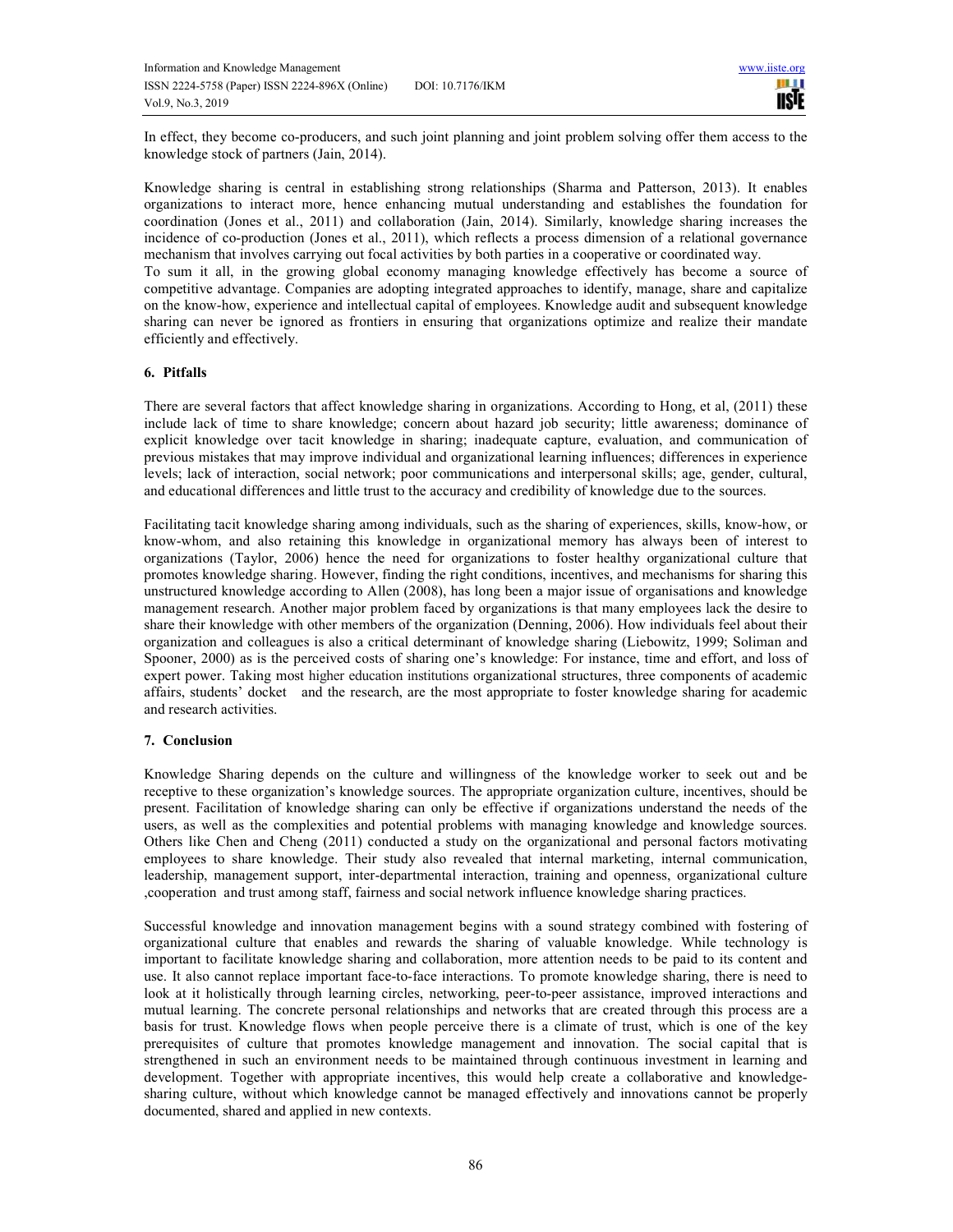## **8. Recommendations and further research**

Broadly speaking, organizations should therefore, implement appropriate processes, policies, and systems that enhance knowledge sharing in terms of embracing technology (Njiraine, 2012). HEIs, for instance, have increased their research and access to materials through the use of information technology. They must also foster a knowledge sharing culture and strategies such as organizational structural styles, organizational strategies, communication, trust, motivations, learning and training can be considered as factors that influence creating and sharing knowledge culture. The study also recommends a dedicated office for research coordination, collaboration, networking and visibility purposes and future research targeting the researchers, lecturers' students and other stakeholders in order to get an in-depth of knowledge sharing practices. Additionally, higher education institutions should adopt an aggressive role to sensitize academic staff and reward those embracing it.

The following areas need further research:

- Exploring mechanisms of institutionalization and integration of knowledge sharing in policies and strategies by HEIs as enablers for increased academic and research output.
- Investigate appropriate approaches that would encourage academics to voluntarily generate and intra-share knowledge in HEIs.

## **References**

- Alavi, M., & Leidner, D. (2014). Knowledge management and knowledge management systems: Conceptual foundations and research issues. MIS Quarterly, 25(1), 107–136.
- Allen, K. (2008). Developing trends and challenges for the information industry examined in the context of the Online Information Conference. Business Information Review, 25 (2), 81-85.
- Al-Kurdi, O., El-Haddadeh, R. & Eldabi, T. (2018). Knowledge sharing in higher education institutions: A systematic review. Journal of Enterprise Information Management, 31 (2), 226-246.
- Ali, K., Khani, N & Yusoff, R. (2014). Factors affecting knowledge sharing intention among academic staff. International Journal of Educational Management, 28 (4), 413 – 43.
- Denning, S. (2006). Effective storytelling: Strategic business narrative techniques. Strategy & Leadership, 34  $(1), 42 - 48.$
- Goswami, A & Agrawal, R. (2018). A reflection on knowledge sharing research: Patterns and trends. VINE Journal of Information and Knowledge Management Systems, 48 (3), 352-372.
- Brown, M. and Brudney, J. (2003), ''Learning organizations in the public sector? A study of police agencies employing information and technology to advance knowledge'', Public Administration Review, Vol. 63 No. 1, pp. 30-43.
- Casimir, G., Lee, K., and Loon, M. (2012). Knowledge sharing: influences of trust, commitment and cost. Journal of Knowledge Management, 16(5), 740–753.
- Cheng, M.; Ho, J. & Lau, P. (2009). Knowledge sharing in academic institutions: A study of Multimedia University Malaysia. Electronic Journal of Knowledge Management, 7 , (3), 313-24.
- Chepchirchir, S, Kwanya, T. & Kamau, A. (2018). Maximising the socioeconomic value of indigenous knowledge through policies and legislation in Kenya. Global Knowledge, Memory and Communication.
- Chikono, A. (2018). Knowledge sharing practices amongst academics at the Zimbabwe Open University. Unpublished dissertation. University of Western Cape. South Africa
- Chipungahelo, M. (2015). Knowledge sharing strategies on traditional vegetables for supporting food security in Kilosa District, Tanzania. Library Review, 64 (3), 229-247.
- Conner, K. and Prahalad, C. (1996), A resource-based theory of the firm: knowledge versus opportunism. Organization Science, 7 (5), 477-501.
- Donate, M. & Canales, J. (2012). A new approach to the concept of knowledge strategy. Journal of Knowledge Management, 16 (1), 22-44.
- Farooq, R. (2018). A conceptual model of knowledge sharing. International Journal of Innovation Science, 10 (2), 238-260.
- Fullwood, R. & Rowley, J. (2017). An investigation of factors affecting knowledge sharing amongst UK academics. Journal of Knowledge Management, 21 (5), 1254-1271.
- Fullwood, R., Rowley, J & Delbridge, R. (2013). Knowledge sharing amongst academics in UK universities. Journal of Knowledge Management, 17 (1), 123 – 136.
- Garvin, D. (1993). Building a Learning Organisation. Harvard Business Review, Reprint 93402.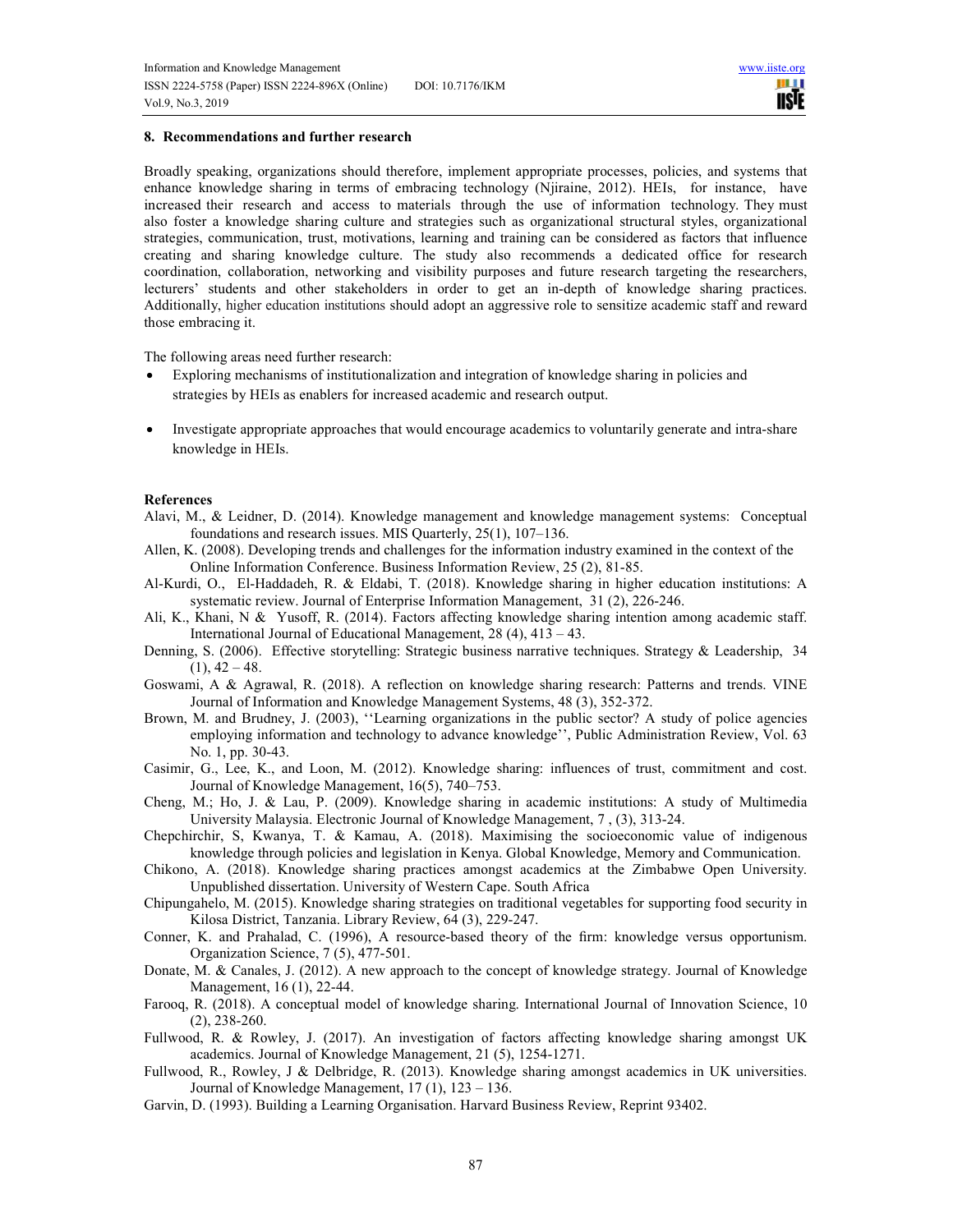- Goswami, A & Agrawal, R. (2018). A reflection on knowledge sharing research: Patterns and trends. VINE Journal of Information and Knowledge Management Systems, 48 (3), 352-372.
- Ho, C. (2009). Knowledge sharing: game and reasoned action perspectives. Industrial Management & Data Systems Vol. 109(9) , 1211-1230.
- Hislop, D. (2009), Knowledge Management in Organizations, 2nd ed., Oxford University Press, Oxford.
- Hong, D., Suh, E., & Koo, C. (2011) Developing strategies for overcoming barriers to knowledge sharing based on conversational knowledge management: A case study of a financial company. Expert Systems with Applications, 38, PP.14417–14427.
- Jain, P. (2014). Review: Knowledge Management and Knowledge Management Systems: Conceptual Foundations and Research Issues. U.S.A
- Jones, C., Hesterly, W.S. and Borgatti, S.P. (2011). A general theory of network governance: exchange conditions and social mechanisms, Academy of Management Review, 22 (4), 911-945.
- Kinengyere, A. (2007). The effect of information literacy on the utilization of electronic information resources in selected academic and research institutions in Uganda. The Electronic Library, 25 (3), 328-341.
- Liebowitz, J. (1999). Key ingredients to the success of an organization's knowledge management strategy. Knowledge and Process Management, 6, (1), 37–40.
- Makori, E. (2015). Micro factors influencing use of electronic information resources among postgraduate students in institutions of higher learning in Kenya. Library Hi Tech News, 32 (1) 18-21.
- Makori, E., Njiraine, D. & Talam, P. (2015). Practical aspects of implementation of institutional repositories in Africa with reference to the University of Nairobi. New Library World, 116 (9/10), 610-640.
- Munene, I. (1997). The struggle for faculty unionism in a stalled democracy: Lessons from Kenya's public Universities. Journal of the Third Word Studies. 14 (1), 91-114.
- Njiraine, D. (2012). Mapping and auditing indigenous knowledge and its management environment: A comparative study of Kenya and South Africa. Saarbrücken (Germany): Lambert Academic Publishing.
- Njiraine, D & LeRoux. (2011). Applying Earl's KM model in IK management: With reference to Kenya and South Africa. The Electronic Library, 29 (6), 817- 827.
- Njiraine, D; Ocholla, D.N & Onyancha, B. (2011). Indigenous knowledge research in Kenya and South Africa: An informetrics study, a chapter (Chapter 7, pgs. 90 - 104) in D. Ocholla & J. s Britz (Eds.) Research issues in Information Studies in a changing local and global environment: Some African perspectives. Saarbrücken, Germany: Lambert Academic Publishing.
- Nyaigotti-Chacha, C. (2004). Reforming higher education in Kenya: Challenges, lessons and opportunities. Naivasha: state university of New York workshop with the parliamentary committee on education, science and technology, August. 2004
- OECD. (2009). Globalisation and higher education: what might The future bring?: Educational Research and Innovation Higher Education to 2030 (Vol. 2). Paris: OECD.
- Okioga, C.; Onsongo, E. & Nyaboga, Y. (2014). Quality issues in the expansion of university education in Kenya, The human resource challenges and opportunities', Chinese business review, Vol. 11, No. 6, Pp. 596-605.
- Olatokun, W. and Nwafor, C. I. (2012). The effect of extrinsic and intrinsic motivation on knowledge sharing intentions of civil servants in Ebonyi state, Nigeria. Information Development, 28(3), 216-234.
- Ondari-Okemwa, E & Gretchen, J. (2009). The role of knowledge management in enhancing government Service-delivery in Kenya. South African Journal of Library and Information Science, 75 (1).
- Onyancha, O. (2016). Open Research Data in Sub-Saharan Africa: A Bibliometric Study Using the data citation index. In open access movement and the future of Africa is knowledge economy. Fourth CODESRIA Conference on Electronic Publishing (pp. 1-18). Dakar, Senegal.
- Opeke O. & Opele K. (2014). Assessment of Knowledge sharing Behaviours of Postgraduate Students in Selected Nigerian Universities. Information and Knowledge Management, 4 (11), 102-106.
- Paulin, D. and Suneson, K. (2012) Knowledge Transfer, Knowledge Sharing and Knowledge Barriers: three Blurry terms in KM . The Electronic Journal of Knowledge Management Volume 10, Issue 1, pp. 81-91.
- Ramjeawon, P. &Rowley, P. (2018). Knowledge management in higher education institutions in Mauritius. International Journal of Educational Management, 32 (7), 1319-1332.
- Ramjeawon, P. & Rowley, J. (2017). Knowledge management in higher education institutions: Enablers and barriers in Mauritius. The Learning Organization, 24 (5), 366-377.
- Rayees Farooq, (2018) "A conceptual model of knowledge sharing", International Journal of Innovation Science, Vol. 10 Issue: 2, pp.238-260
- Rowley, J. (2000). Is higher education ready for knowledge management? International Journal of Education Management, 14 (7), 325-33.
- Sandhu, M., Jain, K. and Ahmad, I. (2011), ''Knowledge sharing among public sector employees: Evidence from Malaysia'', International Journal of Public Sector Management, Vol. 24 No. 3, pp. 206-26.